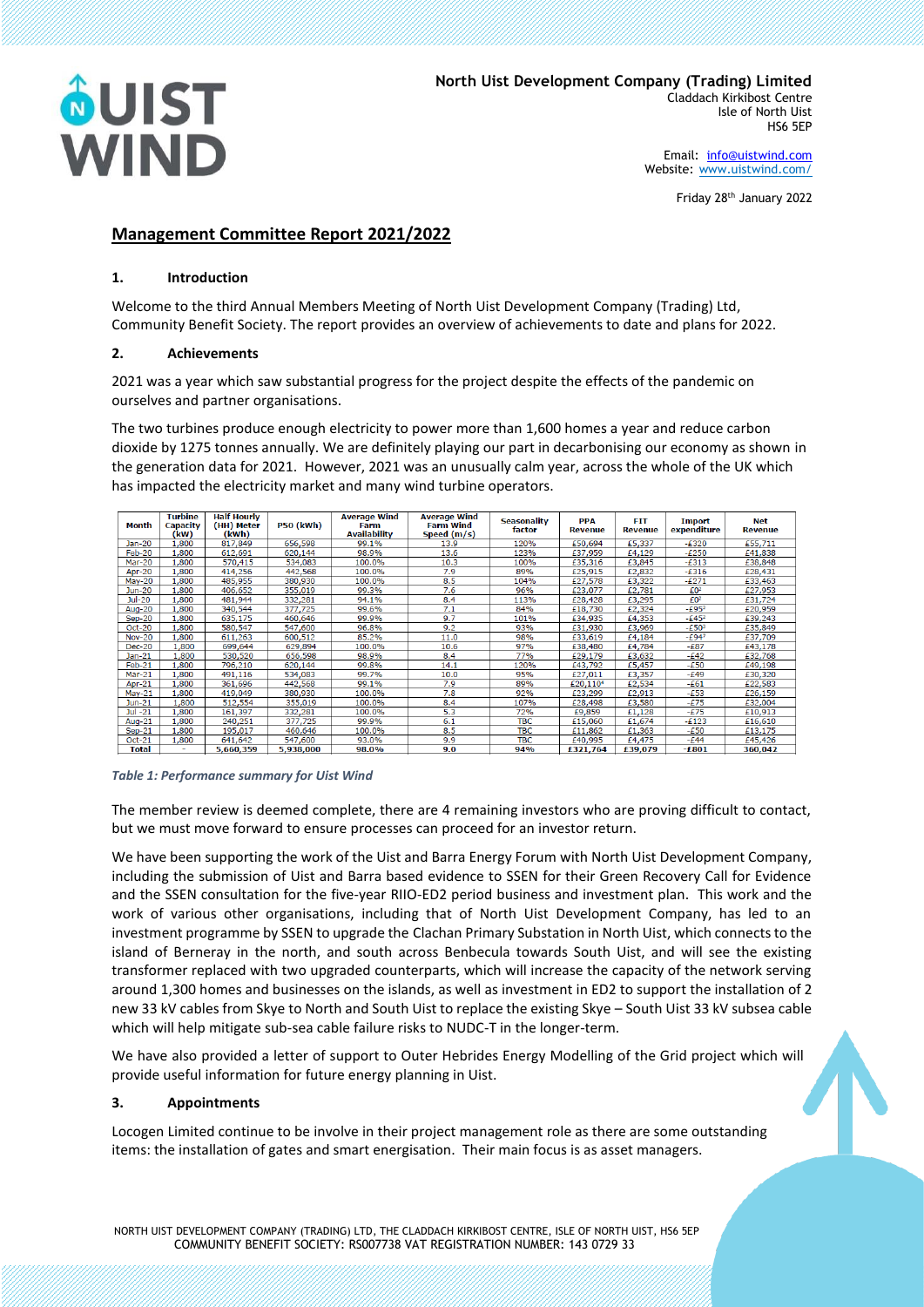# **ÔUIST** WIND

Email: [info@uistwind.com](mailto:info@uistwind.com) Website: [www.uistwind.com/](http://www.uistwind.com/)

Friday 28th January 2022

Anderson MacArthur continue as solicitors and Greenbank continue to provide financial models. Campbell Stewart Maclellan & Co have been appointed as accountants replacing Mann Judd Gordon and we have quotes to consider from auditors.

Bulb continue on a rolling energy import contract as Bulb continue to offer the cheapest tarrif. Following the insolvency of Bulb, the court appointed energy administrators to continue running Bulb under what is called a Special Administration Regime (SAR).  During the Special Administration Regime, Bulb customers will not see any difference in their energy supplies and will not need to worry about their energy being cut off. However, the account is being monitored closely and the asset managers are running down the credit balance before applying any further payments.

NUDC-T appointed Greenspan Agency to ensure accuracy of the share register and facilitate our first investor return. We have this week benefitted from HIE funding to appoint Rubycom Limited to help with financial forecasting and scenario testing. This appointment is until the end of March 2022.

# **4. Financials**

The financial reports for 2019/2020 and 2020/2021 are now available, and the Company has completed its two audits. The operational model is still delayed due to the previous accountants, but the information has now gone to Greenbank for the June 2021 and December 2021 and we are awaiting an update on when these updated operational models will be available.

The handover from the previous accountant to the newly appointed accountants is underway and should be completed shortly. This also includes a handover of the bookkeeping software Xero. The new accountants are currently working on the first lender report which will be revised by both lenders.

NUDC-T have now made two re-payments to the junior lender – the Energy Investment Fund which have been approved by the senior lender – Triodos - at the point of the calculation dates.

FiT incentive payments are being received regularly, and Locogen negotiated a good PPA rate for 2021/2022 - a combined rate of £71.08/MWh, and the project moved over from the FiT export rate to this new PPA rate on the 1st of August 2021. Due to a strong market, the project has also just secured an even better combined PPA rate for 2022/2023 - a combined rate of £99.61/MWh; which is fantastic news and will start on 1<sup>st</sup> August 2022. Locogen have also negotiated a combined rate of £78.78/MWh for 2023/2024 which helps secure the next couple of years.

Rubycom Limited are currently working with NUDCT to help support financial forecasting and scenario testing and we will be providing this information to lenders to support decision making.

# **5. Management Committee**

The rules of NUDC-T state that there can be a maximum of 12 members of the Management Committee, with a maximum of 3 acting as representatives of NUDC and best practice stating none of whom can hold officer positions in either NUDC or NUDC-T. Investor Members who are also on the Board of Directors of the NUDC charity should be on the Management Committee as one of these three NUDC positions, rather than elected as investor Members. Members who are NUDC representatives are present to monitor the longer-term delivery of the community benefit fund through the guidance of the NUDC-T community investment plan. This is based on guidance from CMS Coop and Community Shares Scotland.

The Management Committee recommend the NUDC-T rules are amended to reflect the above advice.

Of course, investor Members who are on the Board of Directors of NUDC have a conflict of interest in this matter.

In Spring 2021 two long serving members of the board resigned, Mr Mustapha Hocine who was chairperson and Mr Alexander Macleod. Mr Steven Kemp also resigned this year. The Management Committee wish